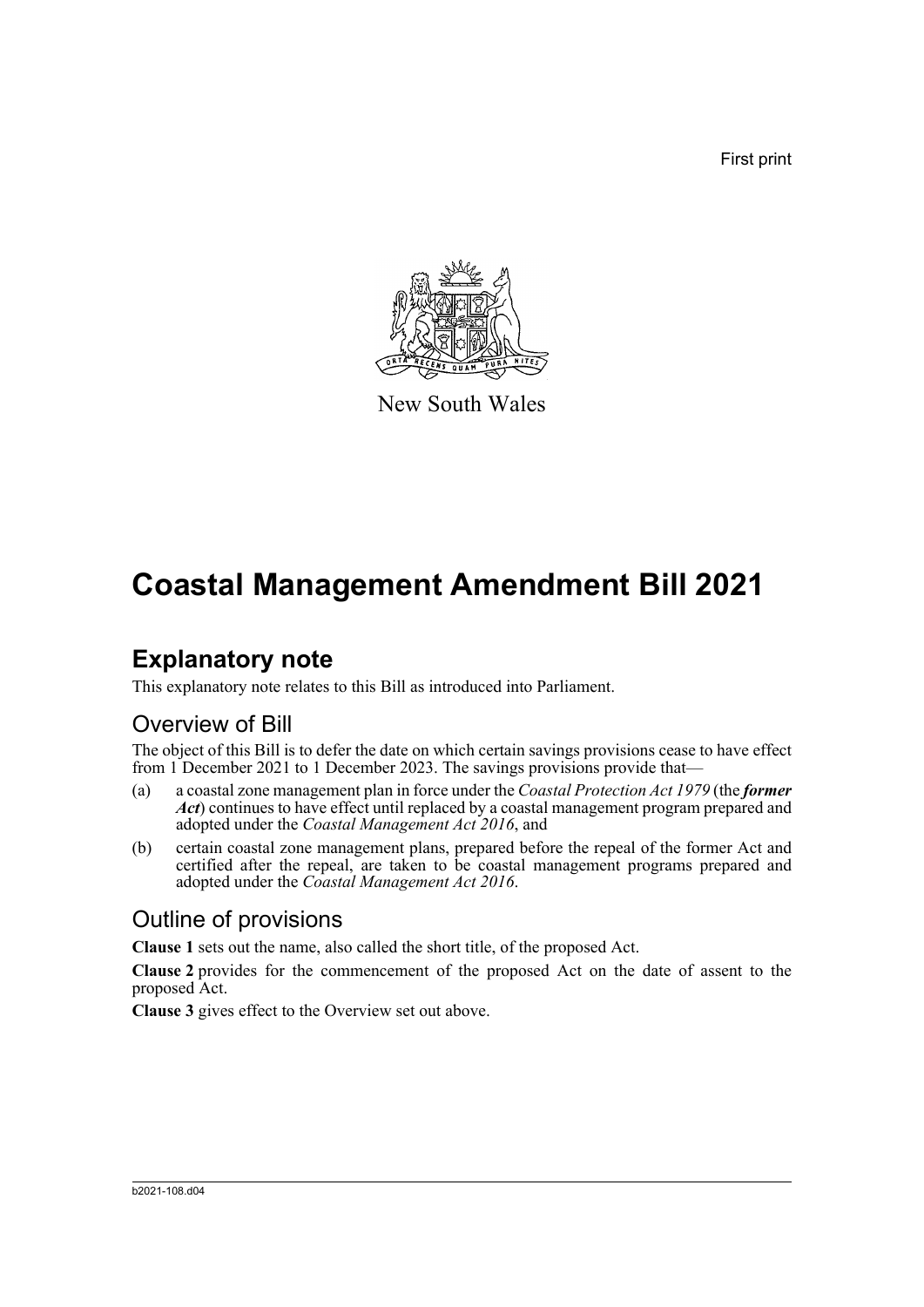First print



New South Wales

# **Coastal Management Amendment Bill 2021**

### **Contents**

|                                                | Page |
|------------------------------------------------|------|
| Name of Act                                    |      |
| 2 Commencement                                 |      |
| Amendment of Coastal Management Act 2016 No 20 |      |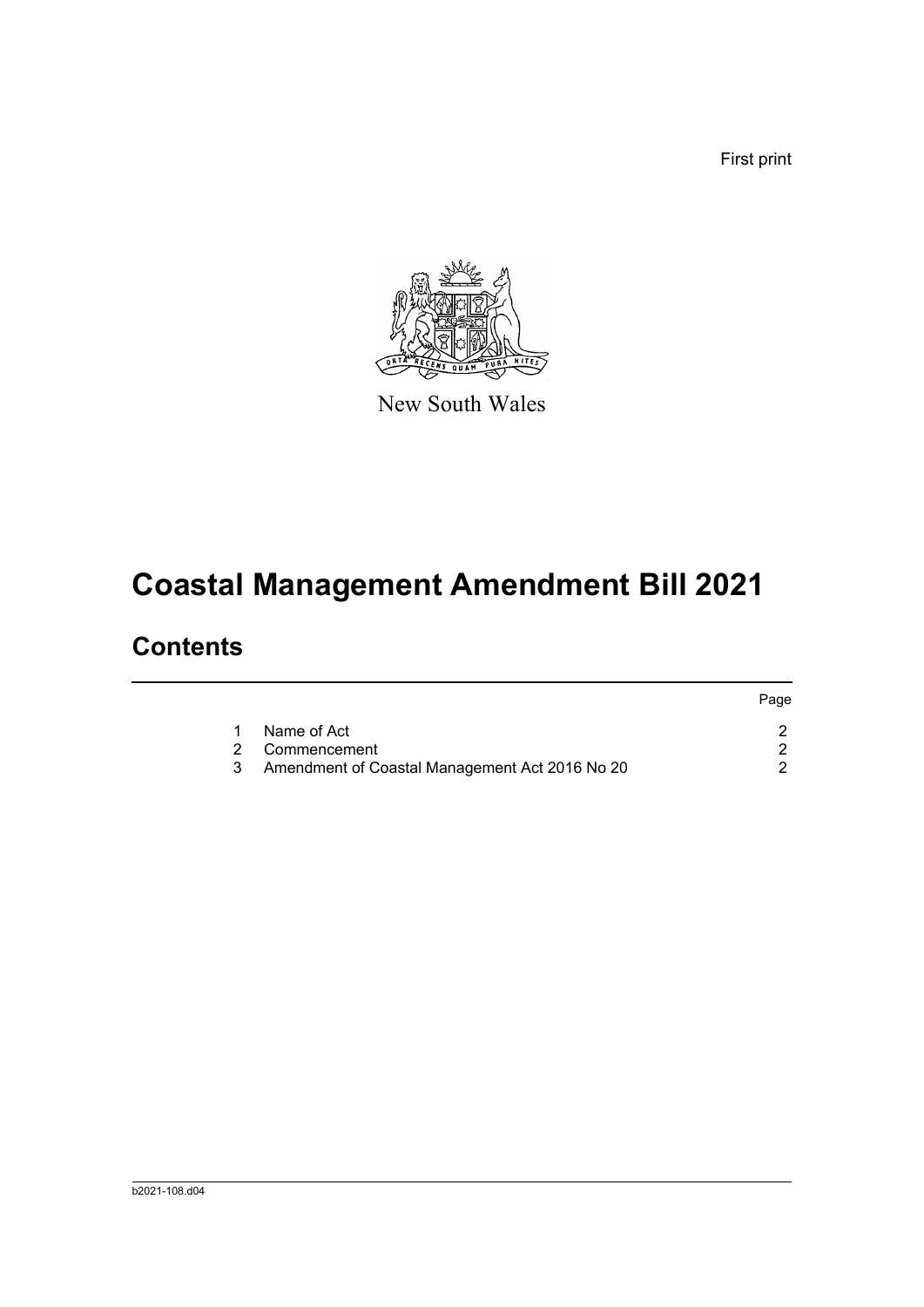

New South Wales

# **Coastal Management Amendment Bill 2021**

No , 2021

#### **A Bill for**

An Act to amend the *Coastal Management Act 2016* to defer the date on which certain provisions cease to have effect.